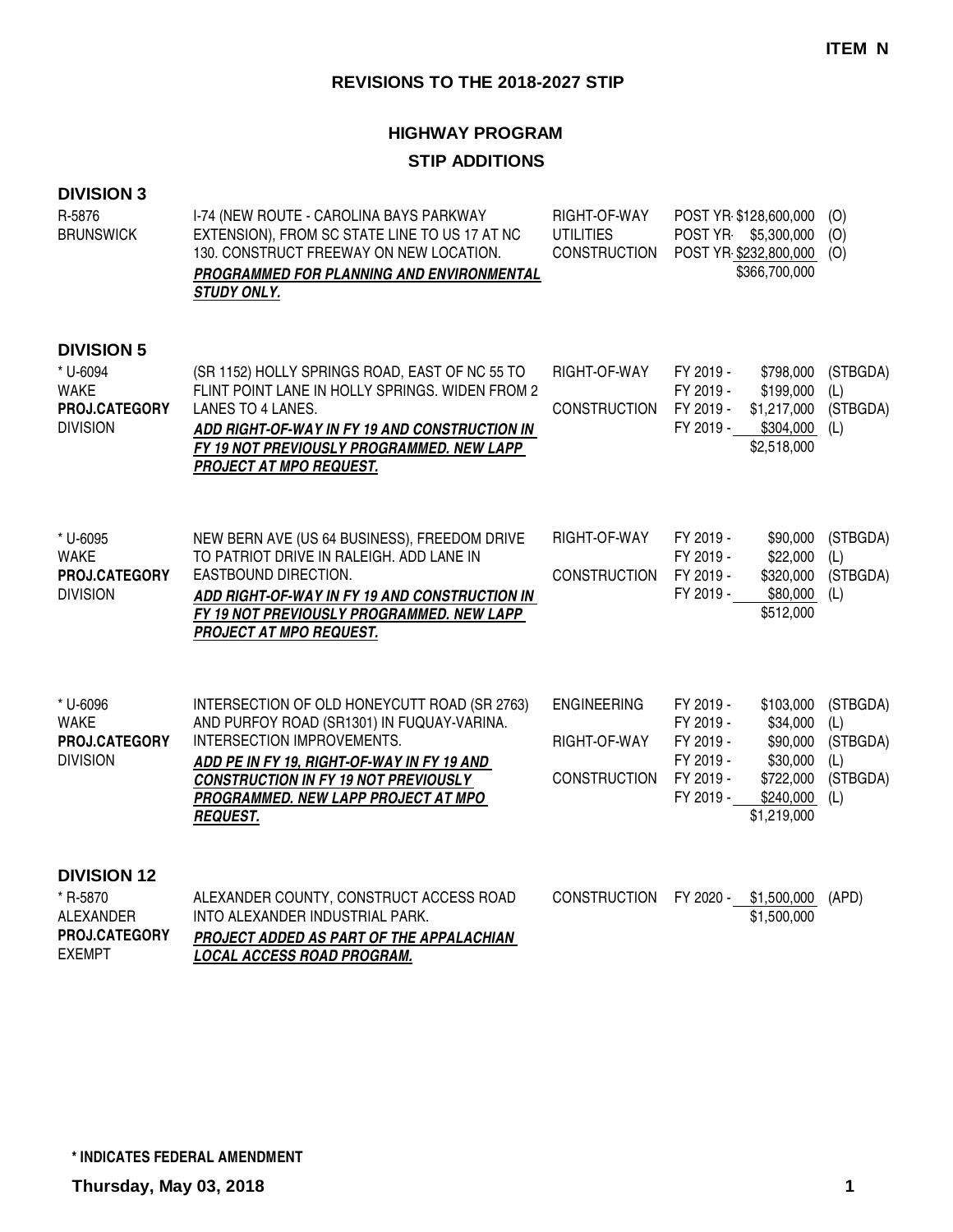# **HIGHWAY PROGRAM STIP ADDITIONS**

#### **DIVISION 13**

| * R-5875             | SR 1111 (JACK MCKINNEY ROAD), US 221 TO THE DAN | ENGINEERING            | FY 2018 - | \$10,000 (APD)  |  |
|----------------------|-------------------------------------------------|------------------------|-----------|-----------------|--|
| RUTHERFORD           | RIVER FACILITY. WIDEN 1-FOOT ON EACH SIDE AND   | CONSTRUCTION FY 2019 - |           | \$864,000 (APD) |  |
| <b>PROJ.CATEGORY</b> | RESURFACE.                                      |                        |           | \$874.000       |  |
| EXEMPT               | PROJECT ADDED AS PART OF THE APPALACHIAN        |                        |           |                 |  |
|                      | <i>LOCAL ACCESS ROAD PROGRAM.</i>               |                        |           |                 |  |

### **STIP MODIFICATIONS**

## **DIVISION 2**

| * B-4786<br><b>PITT</b><br><b>PROJ.CATEGORY</b><br><b>REGIONAL</b>  | US 13, REPLACE BRIDGE 730038 OVER TAR RIVER.<br>TO ALLOW FOR COMPLETION OF PROJECT R-2250<br>PRIOR TO LETTING, DELAY CONSTRUCTION FROM FY<br>19 TO FY 20                                                 | RIGHT-OF-WAY<br><b>CONSTRUCTION</b>                     | FY 2018 -<br>\$1,000,000<br>FY 2020 -<br>\$6,000,000<br>\$7,000,000                                                                                                                                              | (NHPB)<br>(NHPB)                              |
|---------------------------------------------------------------------|----------------------------------------------------------------------------------------------------------------------------------------------------------------------------------------------------------|---------------------------------------------------------|------------------------------------------------------------------------------------------------------------------------------------------------------------------------------------------------------------------|-----------------------------------------------|
| U-5713<br><b>CRAVEN</b><br><b>PROJ.CATEGORY</b><br><b>STATEWIDE</b> | US 70, SR 1124 (GRANTHAM ROAD) TO NEUSE RIVER<br>BRIDGE. UPGRADE ROADWAY TO FREEWAY.<br><b>COST INCREASE EXCEEDING \$2 MILLION AND 25%</b><br><b>THRESHOLDS.</b>                                         | RIGHT-OF-WAY<br><b>UTILITIES</b><br><b>CONSTRUCTION</b> | \$25,000,000<br>FY 2019 -<br>FY 2019 -<br>\$1,000,000<br>FY 2019 -<br>\$4,500,000<br>FY 2020 -<br>\$21,375,000<br>FY 2021 -<br>\$21,375,000<br>FY 2022 - \$21,375,000<br>FY 2023 - \$21,375,000<br>\$116,000,000 | (T)<br>(T)<br>(T)<br>(T)<br>(T)<br>(T)<br>(T) |
| U-5785<br><b>PITT</b><br><b>PROJ.CATEGORY</b><br><b>DIVISION</b>    | SR 1708 (FIRETOWER ROAD), NC 43 (CHARLES<br>BOULEVARD) TO SR 1704 (FOURTEENTH STREET) IN<br>GREENVILLE. WIDEN TO MULTI-LANES.<br><b>COST INCREASE EXCEEDING \$2 MILLION AND 25%</b><br>THRESHOLDS.       | RIGHT-OF-WAY<br><b>UTILITIES</b><br><b>CONSTRUCTION</b> | FY 2018 -<br>\$5,968,000<br>FY 2018 -<br>\$254,000<br>\$1,520,000<br>FY 2019 -<br>FY 2020 -<br>\$1,520,000<br>FY 2021 -<br>\$1,520,000<br>\$10,782,000                                                           | (T)<br>(T)<br>(T)<br>(T)<br>(T)               |
| U-5870<br><b>PITT</b><br>PROJ.CATEGORY<br><b>DIVISION</b>           | SR 1708 (FIRETOWER ROAD), SR 1704 (FOURTEENTH<br>STREET) TO NC 33 (EAST 10TH STREET) IN<br>GREENVILLE. WIDEN TO MULTI-LANES.<br><b>COST INCREASE EXCEEDING \$2 MILLION AND 25%</b><br><b>THRESHOLDS.</b> | RIGHT-OF-WAY<br><b>UTILITIES</b><br><b>CONSTRUCTION</b> | FY 2018 -<br>\$11,226,000<br>FY 2019 -<br>\$11,226,000<br>FY 2018 -<br>\$956,000<br>FY 2019 -<br>\$5,852,000<br>FY 2020 -<br>\$5,852,000<br>FY 2021 -<br>\$5,852,000                                             | (T)<br>(T)<br>(T)<br>(T)<br>(T)<br>(T)        |

\$40,964,000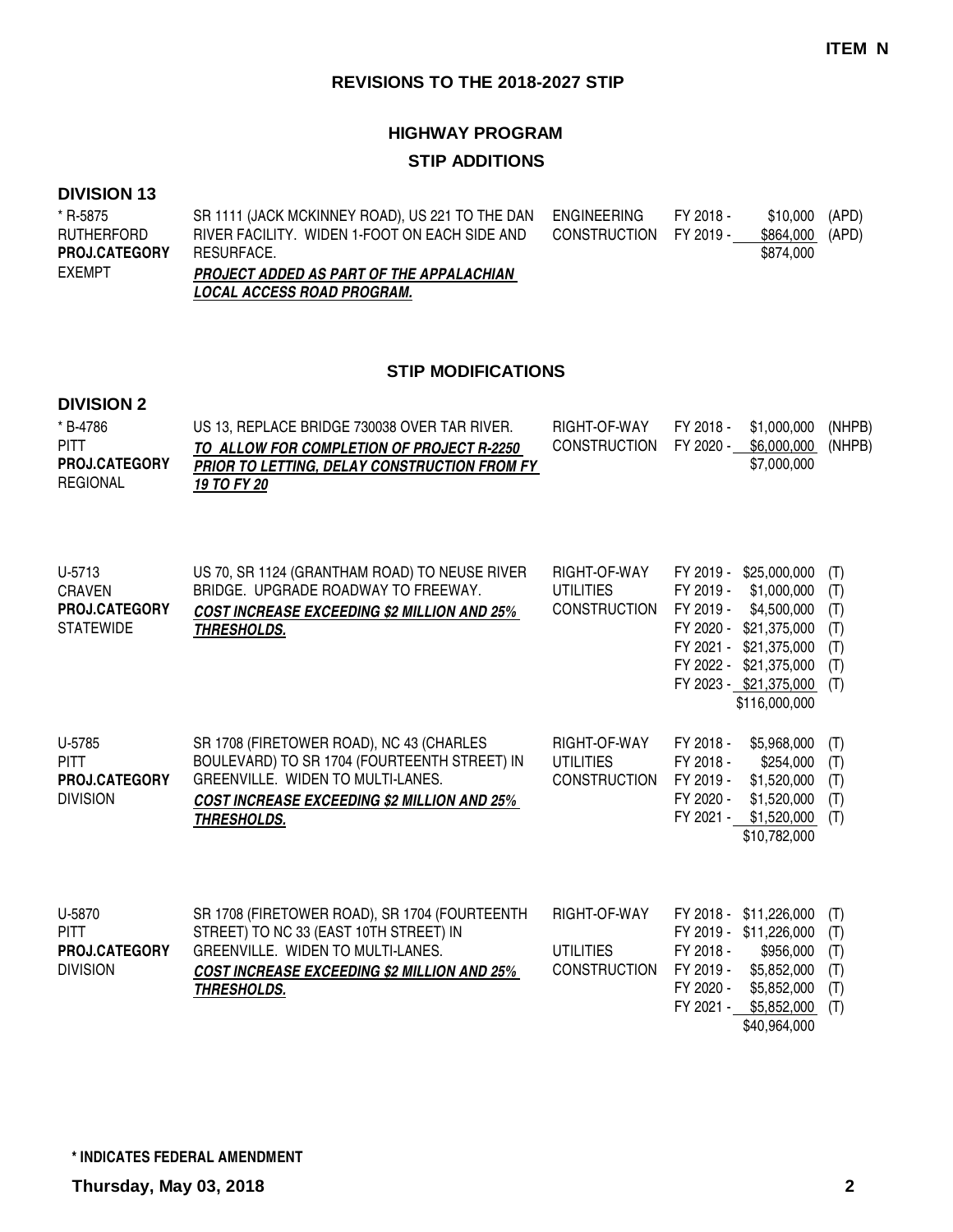# **HIGHWAY PROGRAM STIP MODIFICATIONS**

### **DIVISION 2**

| U-5875               | SR 1203 (ALLEN ROAD), SR 1467 (STANTONSBURG        | RIGHT-OF-WAY           |           | FY 2018 - \$1,777,000 (T) |  |
|----------------------|----------------------------------------------------|------------------------|-----------|---------------------------|--|
| <b>PITT</b>          | ROAD) TO US 13 (DICKINSON AVENUE EXTENSION).       | UTILITIES              | FY 2019 - | $$213,000$ (T)            |  |
| <b>PROJ.CATEGORY</b> | WIDEN TO MULTI-LANES.                              | CONSTRUCTION FY 2021 - |           | \$8,467,000 (T)           |  |
| <b>DIVISION</b>      | <b>COST INCREASE EXCEEDING \$2 MILLION AND 25%</b> |                        | FY 2022 - | \$8,467,000 (T)           |  |
|                      | <i><b>THRESHOLDS.</b></i>                          |                        |           | FY 2023 - \$8,466,000 (T) |  |
|                      |                                                    |                        |           | \$27.390.000              |  |

### **DIVISION 4**

| AV-5845         | ROCKY MOUNT WILSON AIRPORT (RWI), CONSTRUCT CONSTRUCTION FY 2019 - \$1,940,000 (T) |  |             |  |
|-----------------|------------------------------------------------------------------------------------|--|-------------|--|
| <b>NASH</b>     | TAXIWAY AND T HANGARS.                                                             |  | \$1,940,000 |  |
| PROJ.CATEGORY   | <b>ACCELERATE CONSTRUCTION FROM FY 25 TO FY 19.</b>                                |  |             |  |
| <b>DIVISION</b> |                                                                                    |  |             |  |

| U-5938               | US 13 (BERKELEY BOULEVARD), SR 1003 (NEW HOPE         | RIGHT-OF-WAY           | FY 2019 - | $$100,000$ (T) |  |
|----------------------|-------------------------------------------------------|------------------------|-----------|----------------|--|
| WAYNE                | ROAD). IMPROVE INTERSECTION.                          | UTILITIES              | FY 2019 - | $$100,000$ (T) |  |
| <b>PROJ.CATEGORY</b> | TO ALLOW ADDITIONAL TIME FOR PLANNING AND             | CONSTRUCTION FY 2020 - |           | \$234,000 (T)  |  |
| REGIONAL             | <b>DESIGN, DELAY RIGHT-OF-WAY FROM FY 18 TO FY 19</b> |                        |           | \$434,000      |  |
|                      | AND CONSTRUCTION FROM FY 18 TO FY 20.                 |                        |           |                |  |

### **DIVISION 5**

| * EB-5720            | BRYANT BRIDGE NORTH / GOOSE CREEK WEST TRAIL,      | <b>ENGINEERING</b>  | FY 2018 - | \$230,000              | (TAP)  |
|----------------------|----------------------------------------------------|---------------------|-----------|------------------------|--------|
| <b>DURHAM</b>        | NC 55 TO TO DREW-GRANBY PARK IN DURHAM.            |                     | FY 2018 - | \$58,000               | (L)    |
| <b>PROJ.CATEGORY</b> | CONSTRUCT SHARED-USE PATH AND CONNECTING           | RIGHT-OF-WAY        | FY 2020 - | \$3,000                | (TAP)  |
| <b>DIVISION</b>      | SIDEWALKS.                                         |                     | FY 2020 - | \$11,000               | (L)    |
|                      | ADD PE IN FY 18, RIGHT OF WAY IN FY 20 AND DELAY   | <b>CONSTRUCTION</b> | FY 2021 - | \$3,524,000            | (TAP)  |
|                      | <b>CONSTRUCTION FROM FY 19 TO FY 21 TO REFLECT</b> |                     | FY 2021 - | \$908.000              | (L)    |
|                      | <b>CURRENT CITY DELIVERY SCHEDULE BASED ON</b>     |                     |           | \$4,734,000            |        |
|                      | <b>ADDED SCOPE.</b>                                |                     |           |                        |        |
|                      |                                                    |                     |           |                        |        |
| * U-4437             | NC 54 (HILLSBOROUGH STREET), SR 1664 / SR 3074     | RIGHT-OF-WAY        | FY 2018 - | \$13,214,000           | (STBG) |
| WAKE                 | (BLUE RIDGE ROAD) IN VICINITY OF NC RAILROAD       | <b>UTILITIES</b>    | FY 2018 - | \$1,500,000            | (STBG) |
| <b>PROJ.CATEGORY</b> | (CSX CORPORATION AND NORFOLK SOUTHERN) IN          | <b>CONSTRUCTION</b> |           | FY 2018 - \$19,000,000 | (STBG) |
| <b>DIVISION</b>      | RALEIGH. CONSTRUCT GRADE SEPARATIONS AND           |                     |           | \$33,714,000           |        |
|                      | ACCESS ROAD BETWEEN NC 54 AND SR 1664 / SR 3074    |                     |           |                        |        |
|                      | <b>COST INCREASE EXCEEDING \$2 MILLION AND 25%</b> |                     |           |                        |        |
|                      | THRESHOLDS.                                        |                     |           |                        |        |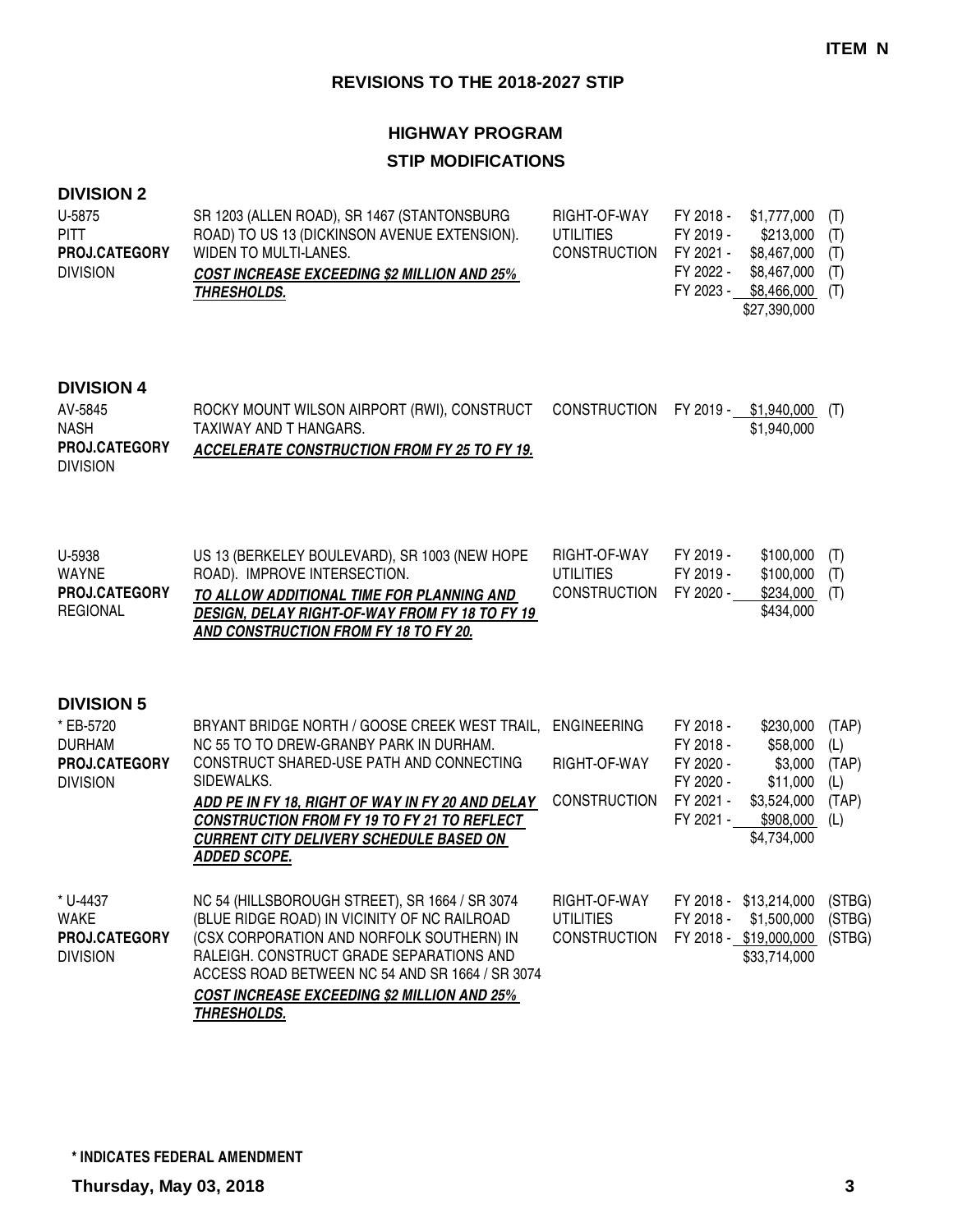# **HIGHWAY PROGRAM STIP MODIFICATIONS**

| <b>DIVISION 5</b><br>U-4724<br><b>DURHAM</b><br>PROJ.CATEGORY<br><b>TRANSITION</b> | SR 1158 (CORNWALLIS ROAD), SR 2295 (SOUTH<br>ROXBORO STREET) TO SR 1127 (CHAPEL HILL ROAD)<br>IN DURHAM. BICYCLE AND PEDESTRIAN FEATURES.<br>TO ALLOW ADDITIONAL TIME FOR DESIGN AND<br><b>RIGHT OF WAY DELAY CONSTRUCTION FROM FY 18</b><br><b>TO FY 20.</b>                                                                                                                                                                     | CONSTRUCTION FY 2020 -                                  | FY 2020 -                                                                  | \$3,854,000<br>\$1,124,000<br>\$4,978,000                                                       | (STBGDA)<br>(L)                                       |
|------------------------------------------------------------------------------------|-----------------------------------------------------------------------------------------------------------------------------------------------------------------------------------------------------------------------------------------------------------------------------------------------------------------------------------------------------------------------------------------------------------------------------------|---------------------------------------------------------|----------------------------------------------------------------------------|-------------------------------------------------------------------------------------------------|-------------------------------------------------------|
| * U-5501<br><b>WAKE</b><br>PROJ.CATEGORY<br><b>DIVISION</b>                        | SR 1650 (REEDY CREEK ROAD), NC 54 (NE MAYNARD<br>ROAD) TO SR 1652 (HARRISON AVENUE) IN CARY.<br>WIDEN FROM 2 TO 3 LANES, TO INCLUDE<br>ROUNDABOUTS, AS WELL AS PEDESTRIAN AND<br><b>BICYCLE ENHANCEMENTS.</b><br>ADD RIGHT-OF-WAY IN FY 18 AND CONSTRUCTION IN<br>FY 18 NOT PREVIOUSLY PROGRAMMED. PROJECT<br><b>BREAKS U-5501A AND U-5501B ELIMINATED AT</b><br>DIVISON REQUEST. WORK TO BE ACCOMPLISHED<br><b>UNDER U-5501.</b> | RIGHT-OF-WAY<br><b>UTILITIES</b><br><b>CONSTRUCTION</b> | FY 2018 -<br>FY 2018 -<br>FY 2018 -<br>FY 2018 -<br>FY 2019 -<br>FY 2019 - | \$1,024,000<br>\$256,000<br>\$200,000<br>\$300,000<br>\$4,526,000<br>\$3,166,000<br>\$9,472,000 | (STBGDA)<br>(L)<br>(STBGDA)<br>(L)<br>(STBGDA)<br>(L) |
| * U-5501A<br><b>WAKE</b><br>PROJ.CATEGORY<br><b>DIVISION</b>                       | SR 1650 (REEDY CREEK ROAD), SOUTH OF WATTS<br>POND LANE TO SR 1652 (HARRISON AVENUE). WIDEN<br>FROM 2 TO 3 LANES, TO INCLUDE ROUNDABOUTS, AS<br>WELL AS PEDESTRIAN AND BICYCLE ENHANCEMENTS.<br><b>PROJECT BREAK ELIMINATED; WORK TO BE</b><br><b>ACCOMPLISHED UNDER U-5501</b>                                                                                                                                                   |                                                         |                                                                            |                                                                                                 |                                                       |
| * U-5501B<br><b>WAKE</b><br><b>PROJ.CATEGORY</b><br><b>DIVISION</b>                | SR 1650 (REEDY CREEK ROAD), NC 54 (NE MAYNARD<br>ROAD) TO SOUTH OF WATTS POND LANE. WIDEN<br>FROM 2 TO 3 LANES, TO INCLUDE ROUNDABOUTS, AS<br>WELL AS PEDESTRIAN AND BICYCLE ENHANCEMENTS.<br><b>PROJECT BREAK ELIMINATED; WORK TO BE</b><br><b>ACCOMPLISHED UNDER U-5501</b>                                                                                                                                                     |                                                         |                                                                            |                                                                                                 |                                                       |
| U-5826<br><b>WAKE</b><br>PROJ.CATEGORY<br><b>DIVISION</b>                          | SR 2000 (FALLS OF NEUSE ROAD), I-540 TO SR 2006<br>(DURANT ROAD). ADD LANES.<br>TO ALLOW ADDITIONAL TIME FOR PLANNING AND<br>DESIGN DELAY RIGHT-OF-WAY FROM FY 18 TO FY 19                                                                                                                                                                                                                                                        | RIGHT-OF-WAY<br><b>UTILITIES</b><br><b>CONSTRUCTION</b> | FY 2019 -<br>FY 2019 -<br>FY 2020 -                                        | \$2,782,000<br>\$334,000<br>\$7,682,000<br>\$10,798,000                                         | (T)<br>(T)<br>(T)                                     |

**AND DELAY CONSTRUCTION FROM FY 19 TO FY 20.**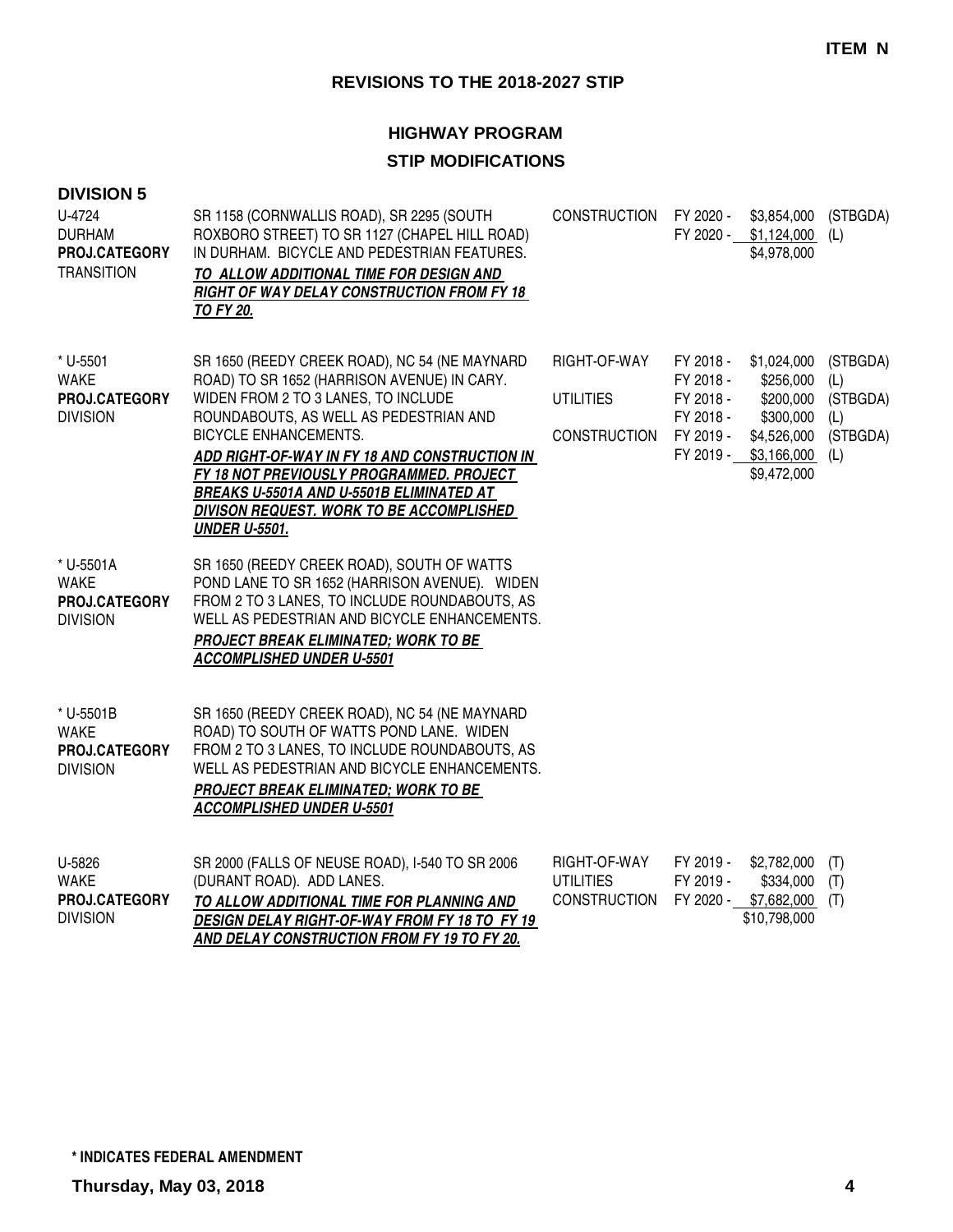# **HIGHWAY PROGRAM STIP MODIFICATIONS**

| <b>DIVISION 6</b><br>* I-5883<br><b>HARNETT</b><br>PROJ.CATEGORY<br><b>DIVISION</b> | I-95, SR 1808 (JONESBORO ROAD) (EXIT 75) AND SR<br>1709 (HODGES CHAPEL ROAD) (EXIT 77). IMPROVE<br>INTERCHANGES.<br><b>COST INCREASE EXCEEDING \$2 MILLION AND 25%</b><br>THRESHOLDS.                                                          | RIGHT-OF-WAY<br><b>CONSTRUCTION</b>                     | FY 2018 -<br>FY 2020 -<br>FY 2021 -<br>FY 2022 -              | \$8,225,000<br>\$8,533,000<br>\$8,533,000<br>\$8,534,000<br>\$33,825,000                                  | (NHFP)<br>(NHFP)<br>(NHFP)<br>(NHFP) |
|-------------------------------------------------------------------------------------|------------------------------------------------------------------------------------------------------------------------------------------------------------------------------------------------------------------------------------------------|---------------------------------------------------------|---------------------------------------------------------------|-----------------------------------------------------------------------------------------------------------|--------------------------------------|
| U-4403C<br><b>CUMBERLAND</b><br>PROJ.CATEGORY<br><b>REGIONAL</b>                    | US 401, US 401 BYPASS TO NORTH OF SLOCUMB<br>ROAD.<br><b>MODIFY PROJECT TERMINI.</b>                                                                                                                                                           | RIGHT-OF-WAY<br><b>UTILITIES</b><br><b>CONSTRUCTION</b> | FY 2024 -                                                     | FY 2024 - \$17,322,000<br>\$2,079,000<br>FY 2026 - \$15,782,000<br>FY 2027 - \$15,782,000<br>\$50,965,000 | (T)<br>(T)<br>(T)<br>(T)             |
| U-5101A<br><b>CUMBERLAND</b><br>PROJ.CATEGORY<br><b>DIVISION</b>                    | SR 1437 (SHAW RD)-SR 1614 (SHAW MILL RD)-SR 1615,<br>NC 87 (BRAGG BLVD) TO NC 210 (MURCHISON ROAD).<br>INTERCONNECT AND WIDEN TO MULTI-LANES<br><b>SEGMENT PROJECT AND MODIFY PROJECT LIMITS,</b><br><b>FUNDING AMOUNTS, AND SCHEDULE.</b>     | RIGHT-OF-WAY<br><b>UTILITIES</b><br><b>CONSTRUCTION</b> | FY 2022 -<br>FY 2022 -<br>FY 2024 -<br>FY 2025 -<br>FY 2026 - | \$5,714,000<br>\$686,000<br>\$6,063,000<br>\$6,063,000<br>\$6,062,000<br>\$24,588,000                     | (T)<br>(T)<br>(T)<br>(T)<br>(T)      |
| U-5101B<br><b>CUMBERLAND</b><br>PROJ.CATEGORY<br><b>DIVISION</b>                    | SR 1437 (SHAW RD)-SR 1614 (SHAW MILL RD)-SR 1615,<br>US 401 (RAMSEY STREET) TO NC 210 (MURCHISON<br>ROAD). INTERCONNECT AND WIDEN TO MULTI-LANES<br><b>SEGMENT PROJECT AND MODIFY PROJECT LIMITS,</b><br><b>FUNDING AMOUNTS, AND SCHEDULE.</b> | RIGHT-OF-WAY<br><b>UTILITIES</b><br><b>CONSTRUCTION</b> | POST YR-                                                      | POST YR \$13,200,000<br>\$1,600,000<br>POST YR \$42,900,000<br>\$57,700,000                               | (T)<br>(T)<br>(T)                    |
| <b>DIVISION 7</b><br>I-5964<br><b>GUILFORD</b><br>PROJ.CATEGORY<br><b>STATEWIDE</b> | I-40 / BUSINESS 85 / US 29 / US 70 / US 220, ELM-<br>EUGENE STREET IN GREENSBORO. INTERCHANGE<br><b>IMPROVEMENTS.</b><br>TO SYNCHRONIZE LET DATE WITH B-5356. DELAY                                                                            | RIGHT-OF-WAY<br><b>UTILITIES</b><br><b>CONSTRUCTION</b> | FY 2018 -<br>FY 2018 -<br>FY 2019 -                           | \$75,000<br>\$25,000<br>\$300,000<br>\$400,000                                                            | (NHP)<br>(NHP)<br>(NHP)              |

**TO SYNCHRONIZE LET DATE WITH B-5356, DELAY CONSTRUCTION FROM FY 18 TO FY 19**

| <b>UTILITIES</b>    | FY 2018 - | $$25,000$ (N |  |
|---------------------|-----------|--------------|--|
| <b>CONSTRUCTION</b> | FY 2019 - | \$300,000 (N |  |
|                     |           | \$400,000    |  |
|                     |           |              |  |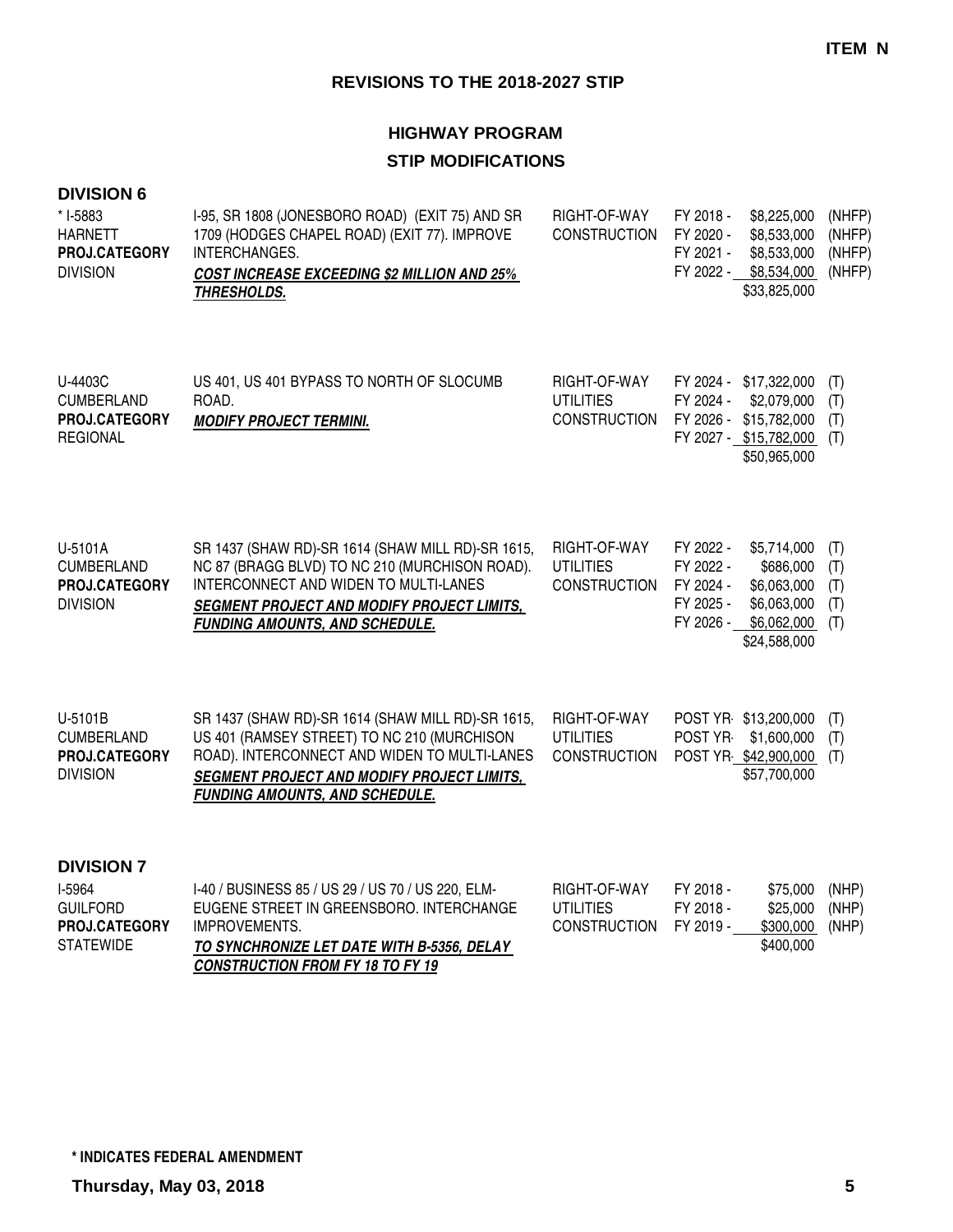| <b>DIVISION 7</b><br>* U-5306B<br><b>GUILFORD</b><br>PROJ.CATEGORY<br><b>REGIONAL</b>  | US 220 (BATTLEGROUND AVENUE), INTERSECTION<br>WITH WESTRIDGE ROAD AND APPROACHES<br>ADD CONSTRUCTION IN FY 18 NOT PREVIOUSLY<br>PROGRAMMED (DELAYED FROM FY16-25 STIP) TO<br><b>ALLOW CITY ADDITIONAL TIME FOR R/W ACQUISITION</b><br>AND UTILITY RELOCATION.                                   |                                                         | CONSTRUCTION FY 2018 - \$3,100,000<br>\$3,100,000                                                               | (NHP)                                |
|----------------------------------------------------------------------------------------|-------------------------------------------------------------------------------------------------------------------------------------------------------------------------------------------------------------------------------------------------------------------------------------------------|---------------------------------------------------------|-----------------------------------------------------------------------------------------------------------------|--------------------------------------|
| * U-5844<br><b>ALAMANCE</b><br>PROJ.CATEGORY<br><b>DIVISION</b>                        | NC 62, SR 1430 (RAMADA ROAD) TO US 70 (CHURCH<br>STREET) IN BURLINGTON. WIDEN TO MULTILANES.<br><b>COST INCREASE EXCEEDING \$2 MILLION AND 25%</b><br>THRESHOLDS.                                                                                                                               | RIGHT-OF-WAY<br><b>CONSTRUCTION</b>                     | \$1,900,000<br>FY 2018 -<br>FY 2019 - \$9,000,000<br>\$10,900,000                                               | (T)<br>(T)                           |
| * U-5896<br><b>GUILFORD</b><br>PROJ.CATEGORY<br><b>DIVISION</b>                        | US 29 / US 70 / BUSINESS 85, SR 1009 (SOUTH MAIN<br>STREET) IN HIGH POINT. RECONSTRUCT<br>INTERCHANGE.<br><b>COST INCREASE EXCEEDING \$2 MILLION AND 25%</b><br>THRESHOLDS.                                                                                                                     | RIGHT-OF-WAY<br><b>UTILITIES</b><br><b>CONSTRUCTION</b> | FY 2019 - \$13,444,000<br>FY 2019 -<br>\$500,000<br>FY 2021 - \$12,012,000<br>\$25,956,000                      | (T)<br>(T)<br>(T)                    |
| <b>DIVISION 8</b><br>EB-5872A<br><b>SCOTLAND</b><br>PROJ.CATEGORY<br><b>DIVISION</b>   | SR 1108 (WEST BOULEVARD), SR 1105 (TURNPIKE<br>ROAD) TO GLASGOW DRIVE AND EAST OF US 15 / US<br>401 / US 501 TO SUNSET DRIVE IN LAURINBURG.<br><b>REVISE PROJECT DESCRIPTION TO INCORPORATE</b><br>SCOPE OF EB-5872C AT REQUEST OF DIVISION OF<br><b>BICYCLE AND PEDESTRIAN TRANSPORTATION.</b> | <b>CONSTRUCTION</b>                                     | FY 2020 -<br>\$348,000<br>FY 2020 -<br>\$88,000<br>\$436,000                                                    | (TAP)<br>(L)                         |
| <b>DIVISION 10</b><br>B-5930<br><b>MECKLENBURG</b><br>PROJ.CATEGORY<br><b>DIVISION</b> | SARDIS LANE, REPLACE BRIDGE 590433 OVER<br>MCALPINE CREEK.<br>TO ALLOW ADDITIONAL TIME FOR THE CITY OF<br><b>CHARLOTTE AND PRIVATE ENGINEERING</b><br>FIRM TO COMPLETE THE ENVIRONMENTAL STUDIES<br>AND DESIGN, DELAY RIGHT-OF-WAY FROM FY 17 TO<br>FY 18 AND CONSTRUCTION FROM FY 18 TO FY 19  | RIGHT-OF-WAY<br><b>CONSTRUCTION</b>                     | FY 2018 -<br>\$50,000<br>\$13,000<br>FY 2018 -<br>FY 2019 -<br>\$625,000<br>FY 2019 -<br>\$156,000<br>\$844,000 | (STBGOFF)<br>(L)<br>(STBGOFF)<br>(L) |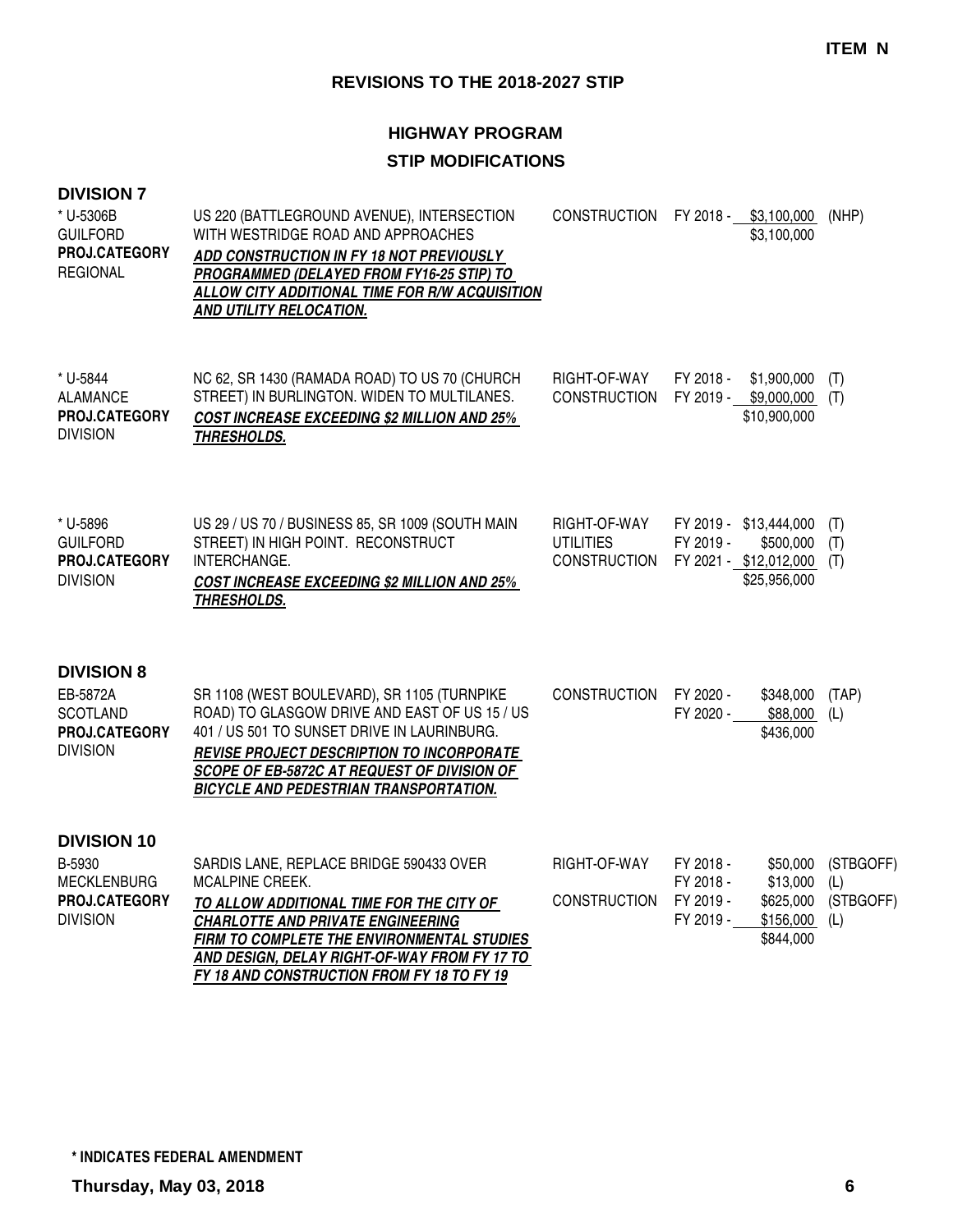| <b>DIVISION 10</b><br>B-5931<br><b>MECKLENBURG</b><br>PROJ.CATEGORY<br><b>DIVISION</b> | MORRIS FIELD DRIVE, REPLACE BRIDGE 590443 OVER<br>SOUTHERN RAILROAD.<br>TO ALLOW ADDITIONAL TIME FOR PLANNING AND<br>DESIGN DELAY RIGHT-OF-WAY FROM FY 18 TO FY 19<br>AT REQUEST OF CITY OF CHARLOTTE                                                                                             | RIGHT-OF-WAY<br><b>UTILITIES</b><br><b>CONSTRUCTION</b> | FY 2019 -<br>\$120,000<br>\$30,000<br>FY 2019 -<br>FY 2019 -<br>FY 2019 -<br>\$40,000<br>\$2,200,000<br>FY 2020 -<br>FY 2020 -<br>$$550,000$ (L)<br>\$3,100,000 | (STBGOFF)<br>(L)<br>\$160,000 (STBGOFF)<br>(L)<br>(STBGOFF) |
|----------------------------------------------------------------------------------------|---------------------------------------------------------------------------------------------------------------------------------------------------------------------------------------------------------------------------------------------------------------------------------------------------|---------------------------------------------------------|-----------------------------------------------------------------------------------------------------------------------------------------------------------------|-------------------------------------------------------------|
| EB-5732<br><b>CABARRUS</b><br>PROJ.CATEGORY<br><b>DIVISION</b>                         | BRUTON SMITH BLVD/ CONCORD MILLS BLVD/<br>PORTION OF WEDDINGTON ROAD, US 29 TO<br>WEDDINGTON ROAD. CONSTRUCT SIDEWALK ON<br>BOTH SIDES OF THE ROAD, INCLUDING A PORTION OF<br>WEDDINGTON ROAD.<br>TO ALLOW ADDITIONAL TIME FOR PLANNING DELAY<br><b>CONSTRUCTION FROM FY 18 TO FY 19</b>          | <b>CONSTRUCTION</b>                                     | FY 2019 -<br>\$4,800,000<br>FY 2019 - \$1,200,000 (L)<br>\$6,000,000                                                                                            | (TAP)                                                       |
| P-5704<br><b>UNION</b><br>PROJ.CATEGORY<br><b>REGIONAL</b>                             | CSX SF LINE, MILEPOST 311.8 TO MILEPOST 316.9.<br>10,000 FEET SIDING EXTENSION AT STOUTS IN UNION<br>COUNTY.<br>TO ALLOW ADDITIONAL TIME FOR PLANNING DELAY<br><b>CONSTRUCTION FROM FY 18 TO FY 19</b>                                                                                            | <b>CONSTRUCTION</b>                                     | FY 2018 -<br>\$3,500,000<br>FY 2018 -<br>\$3,500,000<br>\$2,000,000<br>FY 2019 -<br>FY 2019 - \$2,000,000<br>\$11,000,000                                       | (T)<br>(O)<br>(T)<br>(O)                                    |
| * R-2530B<br><b>STANLY</b><br>PROJ.CATEGORY<br><b>REGIONAL</b>                         | NC 24-27, BIRD ROAD IN ALBEMARLE TO WEST OF THE CONSTRUCTION<br>PEE DEE RIVER<br><b>COST INCREASE EXCEEDING \$2 MILLION AND 25%</b><br>THRESHOLDS.                                                                                                                                                |                                                         | FY 2019 - \$15,025,000<br>FY 2020 - \$15,025,000<br>FY 2021 - \$15,025,000<br>FY 2022 - \$15,025,000 (T)<br>\$60,100,000                                        | (T)<br>(T)<br>(T)                                           |
| U-5112<br><b>UNION</b><br>PROJ.CATEGORY<br><b>TRANSITION</b>                           | STALLINGS, SR 1364 (PLEASANT PLAINS ROAD) AT SR<br>1357 (POTTERS ROAD) IN STALLINGS. CONSTRUCT<br>INTERSECTION IMPROVEMENTS INCLUDING LEFT<br>TURN LANES AND MODIFICATION OF TRAFFIC SIGNAL.<br>TO ALLOW ADDITIONAL TIME TO ACQUIRE RIGHT OF<br><b>WAY DELAY CONSTRUCTION FROM FY 18 TO FY 19</b> | <b>CONSTRUCTION</b>                                     | FY 2019 -<br>\$500,000<br>FY 2019 -<br>\$1,600,000<br>FY 2019 -<br>\$400,000<br>\$2,500,000                                                                     | (HSIP)<br>(STBGDA)<br>(L)                                   |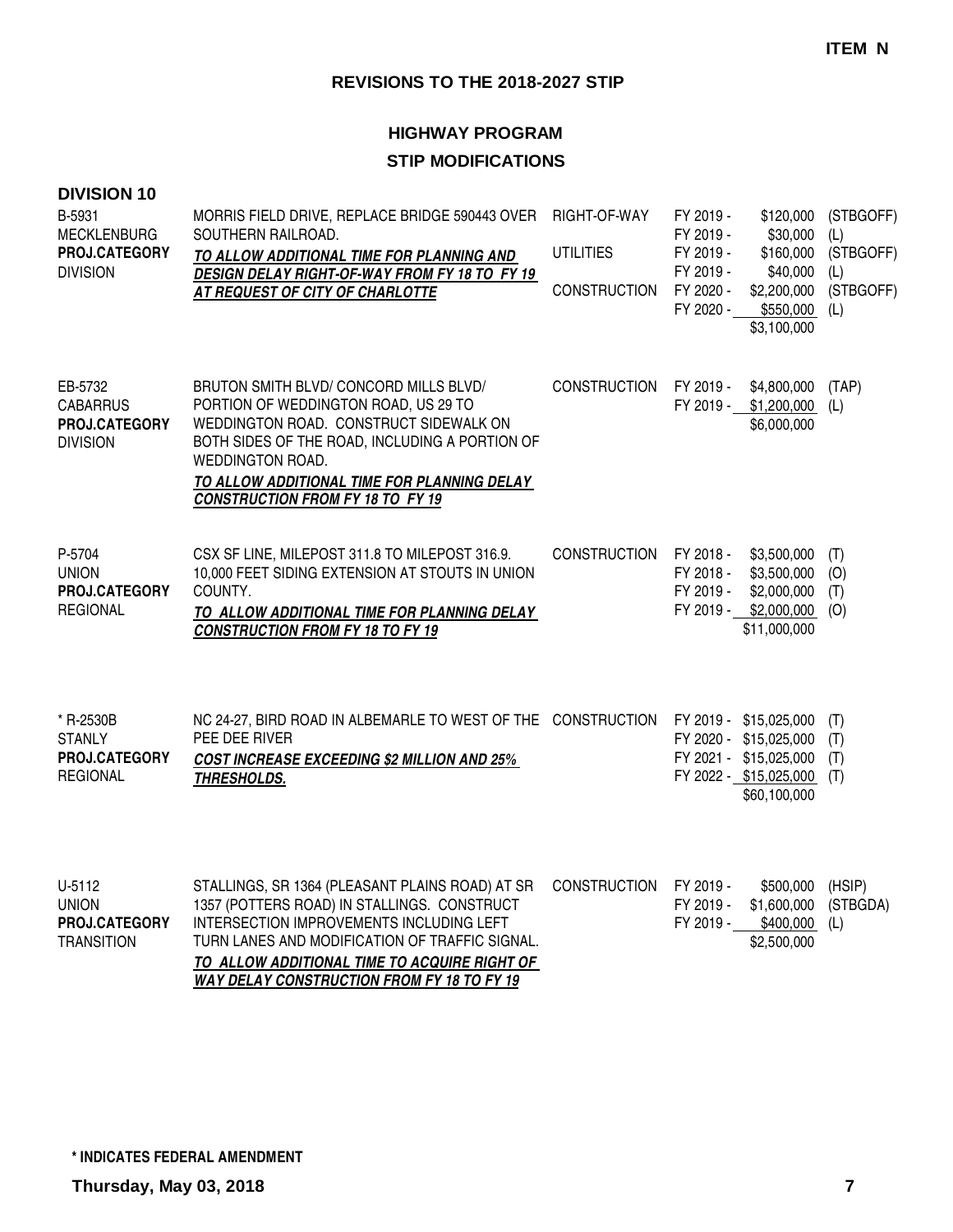| <b>DIVISION 10</b><br>* U-5905A<br><b>MECKLENBURG</b><br><b>PROJ.CATEGORY</b><br><b>EXEMPT</b> | SR 2112 (LAKEVIEW ROAD), REAMES ROAD TO NC 115.<br>UPGRADE ROADWAY.<br>PROJECT BEING BROKEN INTO TWO SEGMENTS (A &<br>B)                                                                                                               | RIGHT-OF-WAY<br><b>UTILITIES</b><br><b>CONSTRUCTION</b>   | FY 2019 -<br>FY 2019 -                                                                               | \$1,000,000<br>\$500,000<br>FY 2020 - \$6,100,000<br>\$7,600,000                                               | (BA)<br>(BA)<br>(BA)                                                                  |
|------------------------------------------------------------------------------------------------|----------------------------------------------------------------------------------------------------------------------------------------------------------------------------------------------------------------------------------------|-----------------------------------------------------------|------------------------------------------------------------------------------------------------------|----------------------------------------------------------------------------------------------------------------|---------------------------------------------------------------------------------------|
| * U-5905B<br><b>MECKLENBURG</b><br>PROJ.CATEGORY<br><b>EXEMPT</b>                              | SR 2112 (LAKEVIEW ROAD), IMPROVE INTERSECTION<br>OF SR 2112 (LAKEVIEW ROAD)/NC 24 (HARRIS<br>BOULEVARD) AND SR 2112 (LAKEVIEW ROAD)/US 21<br>(STATESVILLE ROAD)<br><b>PROJECT BEING BROKEN INTO TWO SEGMENTS (A &amp;</b><br><u>B)</u> | <b>CONSTRUCTION</b>                                       | FY 2020 -                                                                                            | \$3,000,000<br>\$3,000,000                                                                                     | (BA)                                                                                  |
| U-6086<br><b>MECKLENBURG</b><br>PROJ.CATEGORY<br><b>EXEMPT</b>                                 | PINEVILLE, NC 51, PARK ROAD TO CARMEL ROAD.<br>CONSTRUCT ACCESS MANAGEMENT IMPROVEMENTS.<br><b>ACCELERATE CONSTRUCTION FROM FY 20 TO FY 19</b><br><b>TO REFLECT CURRENT DELIVERY SCHEDULE.</b>                                         | <b>CONSTRUCTION</b>                                       | FY 2019 -                                                                                            | \$2,000,000<br>FY 2019 - \$1,000,000<br>\$3,000,000                                                            | (STBGDA)<br>(L)                                                                       |
| U-6087<br><b>UNION</b><br>PROJ.CATEGORY<br><b>DIVISION</b>                                     | WESLEY CHAPEL, POTTER ROAD AT WESLEY CHAPEL<br>ROAD. CONSTRUCT ROUNDABOUT.<br>TO ALLOW ADDITIONAL TIME FOR PLANNING AND<br>DESIGN DELAY CONSTRUCTION FROM FY 19 TO FY 20                                                               | <b>ENGINEERING</b><br>RIGHT-OF-WAY<br><b>CONSTRUCTION</b> | FY 2018 -<br>FY 2018 -<br>FY 2019 -<br>FY 2019 -<br>FY 2019 -<br>FY 2020 -<br>FY 2020 -<br>FY 2020 - | \$93,000<br>\$65,000<br>\$59,000<br>\$21,000<br>\$20,000<br>\$621,000<br>\$254,000<br>\$177,000<br>\$1,310,000 | (STBGDA)<br>(S(M))<br>(STBGDA)<br>(L)<br>(S(M))<br>(STBGDA)<br>(L)<br>(S(M))          |
| U-6088<br><b>UNION</b><br><b>PROJ.CATEGORY</b><br><b>DIVISION</b>                              | MARVIN, NEW TOWN ROAD AT MARVIN ROAD.<br>CONSTRUCT ROUNDABOUT.<br><b>ACCELERATE RIGHT-OF-WAY FROM FY 19 TO FY 18</b><br>TO REFLECT CURRENT PROJECT DELIVERY.                                                                           | <b>ENGINEERING</b><br>RIGHT-OF-WAY<br><b>CONSTRUCTION</b> | FY 2018 -<br>FY 2018 -<br>FY 2018 -<br>FY 2018 -<br>FY 2018 -<br>FY 2019 -<br>FY 2019 -<br>FY 2019 - | \$75,000<br>\$50,000<br>\$15,000<br>\$15,000<br>\$542,000<br>\$205,000<br>\$155,000<br>\$1,102,000             | (STBGDA)<br>(S(M))<br>\$45,000 (STBGDA)<br>(L)<br>(S(M))<br>(STBGDA)<br>(L)<br>(S(M)) |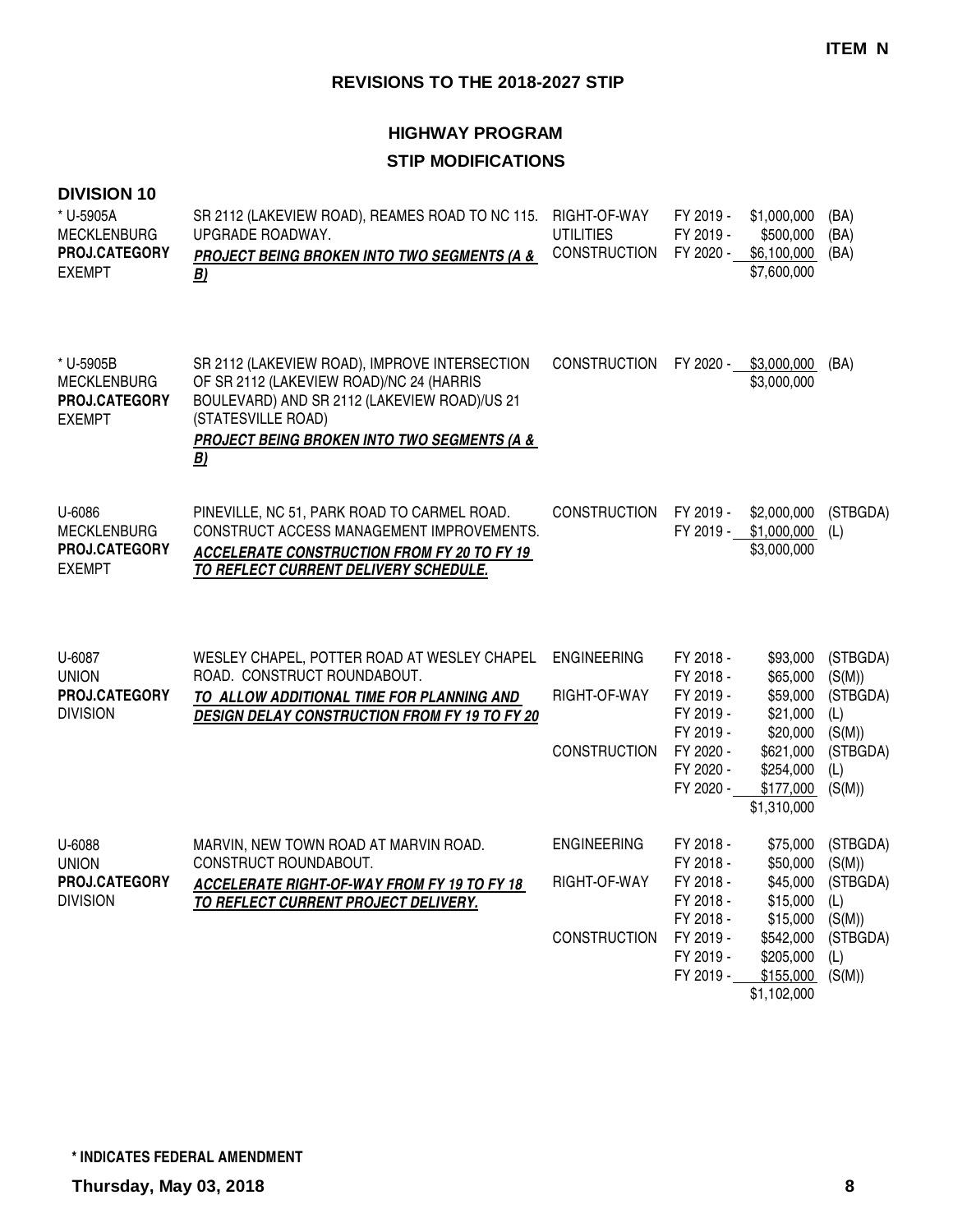| <b>DIVISION 10</b><br>U-6090<br><b>UNION</b><br>PROJ.CATEGORY<br><b>DIVISION</b>                         | WEDDINGTON, WEDDINGTON-MATTHEWS ROAD AT<br>TILLEY MORRIS ROAD. CONSTRUCT ROUNDABOUT.<br>TO ALLOW ADDITIONAL TIME FOR PLANNING AND<br><b>DESIGN DELAY RIGHT-OF-WAY FROM FY 18 TO FY 19</b><br>AND CONSTRUCTION FROM FY 19 TO FY 20  | <b>ENGINEERING</b><br>RIGHT-OF-WAY<br><b>CONSTRUCTION</b> | FY 2018 -<br>FY 2018 -<br>FY 2019 -<br>FY 2019 -<br>FY 2019 -<br>FY 2020 -<br>FY 2020 -<br>FY 2020 - | \$85,000<br>\$39,000<br>\$52,000<br>\$8,000<br>\$15,000<br>\$623,000<br>\$113,000<br>\$166,000<br>\$1,101,000 | (STBGDA)<br>(S(M))<br>(STBGDA)<br>(L)<br>(S(M))<br>(STBGDA)<br>(L)<br>(S(M)) |
|----------------------------------------------------------------------------------------------------------|------------------------------------------------------------------------------------------------------------------------------------------------------------------------------------------------------------------------------------|-----------------------------------------------------------|------------------------------------------------------------------------------------------------------|---------------------------------------------------------------------------------------------------------------|------------------------------------------------------------------------------|
| U-6091<br><b>UNION</b><br>PROJ.CATEGORY<br><b>DIVISION</b>                                               | STALLINGS, WEDDINGTON-MATTHEWS ROAD AT<br>CHESTNUT LANE. CONSTRUCT ROUNDABOUT.<br>TO ALLOW ADDITIONAL TIME FOR PLANNING AND<br><b>DESIGN DELAY RIGHT-OF-WAY FROM FY 18 TO FY 19</b><br><b>AND CONSTRUCTION FROM FY 19 TO FY 20</b> | <b>ENGINEERING</b><br>RIGHT-OF-WAY<br><b>CONSTRUCTION</b> | FY 2018 -<br>FY 2018 -<br>FY 2019 -<br>FY 2019 -<br>FY 2020 -<br>FY 2020 -                           | \$100,000<br>\$25,000<br>\$60,000<br>\$15,000<br>\$717,000<br>\$179,000<br>\$1,096,000                        | (STBGDA)<br>(S(M))<br>(STBGDA)<br>(S(M))<br>(STBGDA)<br>(S(M))               |
| <b>DIVISION 12</b><br>* I-5915A<br><b>CATAWBA</b><br><b>IREDELL</b><br>PROJ.CATEGORY<br><b>STATEWIDE</b> | I-40, MILEMARKER 130.7 TO MILEMARKER 150.2.<br>PAVEMENT REHABILITATION.<br><b>MODIFY PROJECT SCOPE, FUNDING AMOUNTS, AND</b><br><b>SCHEDULE. INCLUDES WORK FROM DELETED</b><br>PROJECTS I-5772, I-5804, I-5917.                    | <b>CONSTRUCTION</b>                                       |                                                                                                      | FY 2018 - \$12,500,000<br>FY 2019 - \$12,500,000<br>\$25,000,000                                              | <b>NHPIM</b><br><b>NHPIM</b>                                                 |
| * I-5915B<br><b>CATAWBA</b><br><b>IREDELL</b><br>PROJ.CATEGORY<br><b>STATEWIDE</b>                       | I-40, MILEMARKER 130.7 TO MILEMARKER 150.2.<br><b>BRIDGE REHABILITATION.</b><br><b>MODIFY PROJECT SCOPE, FUNDING AMOUNTS, AND</b><br><b>SCHEDULE. INCLUDES WORK FROM DELETED</b><br>PROJECTS I-5772, I-5804, I-5917.               | <b>CONSTRUCTION</b>                                       | FY 2021 -<br>FY 2022 -                                                                               | \$5,000,000<br>\$5,000,000<br>\$10,000,000                                                                    | <b>NHPIM</b><br><b>NHPIM</b>                                                 |
| R-5713<br><b>CLEVELAND</b><br><b>PROJ.CATEGORY</b><br><b>REGIONAL</b>                                    | US 74, US 74 BUSINESS TO NC 226. CONSTRUCT<br>ACCESS MANAGEMENT IMPROVEMENTS.<br>TO ALLOW ADDITIONAL TIME FOR PLANNING AND<br>DESIGN DELAY RIGHT-OF-WAY FROM FY 18 TO FY 19                                                        | RIGHT-OF-WAY<br><b>UTILITIES</b><br><b>CONSTRUCTION</b>   | FY 2019 -<br>FY 2019 -                                                                               | \$100,000<br>\$100,000<br>FY 2019 - \$3,000,000<br>\$3,200,000                                                | (T)<br>(T)<br>(T)                                                            |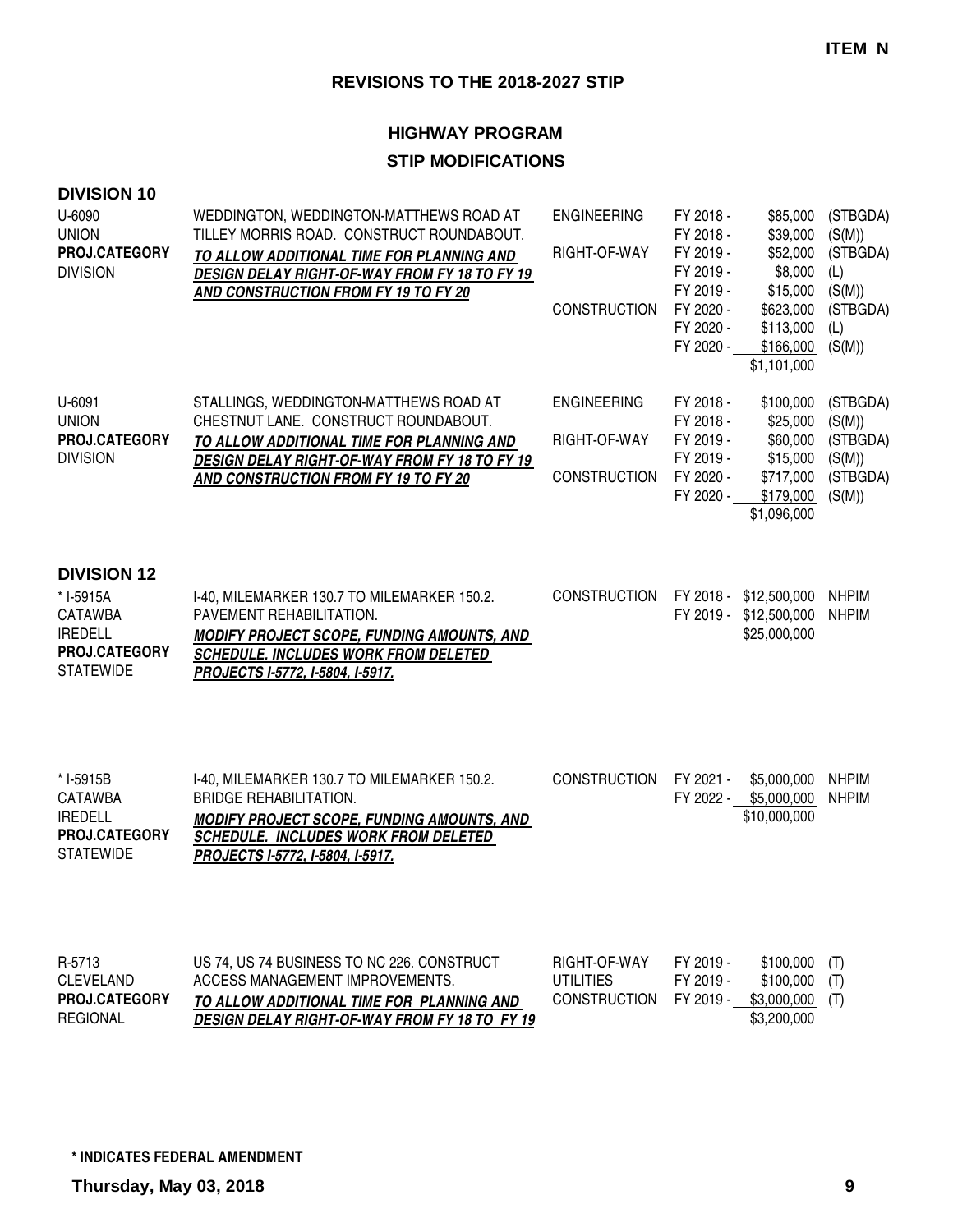## **HIGHWAY PROGRAM**

## **STIP MODIFICATIONS**

### **DIVISION 13**

| * U-5971A<br><b>BUNCOMBE</b><br>PROJ.CATEGORY<br><b>REGIONAL</b>                             | ASHEVILLE, US 19 (PATTON AVENUE) AND NC 63 (NEW CONSTRUCTION<br>LEICESTER HIGHWAY). CONSTRUCT INITIAL<br>INTERSECTION IMPROVEMENTS.<br><b>PROJECT BEING BROKEN INTO TWO SEGMENTS (A &amp;</b><br>B)                                                                                                                                                            |                                                          | FY 2018                                          | \$500,000<br>\$500,000                                                              | (T)                                  |
|----------------------------------------------------------------------------------------------|----------------------------------------------------------------------------------------------------------------------------------------------------------------------------------------------------------------------------------------------------------------------------------------------------------------------------------------------------------------|----------------------------------------------------------|--------------------------------------------------|-------------------------------------------------------------------------------------|--------------------------------------|
| * U-5971B<br><b>BUNCOMBE</b><br>PROJ.CATEGORY<br><b>REGIONAL</b>                             | ASHEVILLE, US 19 (PATTON AVENUE) AND NC 63 (NEW<br>LEICESTER HIGHWAY). CONSTRUCT FINAL<br><b>INTERSECTION IMPROVEMENTS.</b><br><b>PROJECT BEING BROKEN INTO TWO SEGMENTS (A &amp;</b><br><u>B)</u>                                                                                                                                                             | RIGHT-OF-WAY<br><b>UTILITIES</b><br>CONSTRUCTION FY 2022 | FY 2019<br>FY 2019                               | \$400,000<br>\$100,000<br>\$2,200,000<br>\$2,700,000                                | (T)<br>(T)<br>(T)                    |
| <b>DIVISION 14</b><br>* EB-5859<br><b>HAYWOOD</b><br><b>PROJ.CATEGORY</b><br><b>DIVISION</b> | HAZELWOOD AVENUE (PLOTT CREEK ROAD),<br>HAZELWOOD AVENUE (PLOTT CREEK ROAD),<br>RICHLAND CREEK BRIDGE TO WILL HYATT ROAD.<br>CONSTRUCT PEDESTRIAN IMPROVEMENTS.<br>DELETE RIGHT OF WAY AT REQUEST OF DIVISION<br>AND ACCELERATE PRELIMINARY ENGINEERING AND<br><b>CONSTRUCTION FROM FY 23 TO FY 18 TO REFLECT</b><br><b>CURRENT DIVISION DELIVERY SCHEDULE</b> | <b>ENGINEERING</b><br><b>CONSTRUCTION</b>                | FY 2018 -<br>FY 2018 -<br>FY 2018 -<br>FY 2018 - | \$20,000<br>\$5,000<br>\$60,000<br>\$15,000<br>\$100,000                            | (TAP)<br>(L)<br>(TAP)<br>(L)         |
| <b>STATEWIDE</b><br>* R-5753<br><b>STATEWIDE</b><br>PROJ.CATEGORY<br><b>EXEMPT</b>           | VARIOUS, FEDERAL LANDS TRANSPORTATION<br>PROGRAM (FLTP). ROAD AND BRIDGE<br>IMPROVEMENTS TO BE CONSTRUCTED ON<br>TRANSPORTATION FACILITIES THAT ARE OWNED BY<br>THE FEDERAL GOVERNMENT THAT PROVIDE ACCESS<br>TO FEDERAL LANDS.<br><b>PROJECT MODIFIED TO REFLECT CURRENT FUNDING</b><br>LEVELS.                                                               | <b>CONSTRUCTION</b>                                      | FY 2018 -<br>FY 2019 -<br>FY 2019 -              | \$9,812,000<br>\$1,794,000<br>\$9,955,000<br>FY 2020 - \$35,062,000<br>\$56,623,000 | (FLTP)<br>(ERFO)<br>(FLTP)<br>(FLTP) |

### **STIP DELETIONS**

#### **DIVISION 2**

| U-5740   | US 70 (ARENDELL STREET), MOREHEAD CITY TO | RIGHT-OF-WAY                           |           | FY 2022 - \$4,728,000 (T)  |  |
|----------|-------------------------------------------|----------------------------------------|-----------|----------------------------|--|
| CARTERET | BEAUFORT CAUSEWAY. WIDEN AND IMPROVE      | UTILITIES                              | FY 2022 - | $$567,000$ (T)             |  |
|          | NEWPORT RIVER BRIDGE.                     | CONSTRUCTION FY 2022 - \$2,605,000 (T) |           |                            |  |
|          | DELETE, WORK TO BE ACCOMPLISHED UNDER     |                                        |           | FY 2023 - \$16,501,000 (T) |  |
|          | PROJECT U-5876.                           |                                        |           | FY 2024 - \$16,501,000 (T) |  |
|          |                                           |                                        |           | FY 2025 - \$16,501,000 (T) |  |
|          |                                           |                                        |           | \$57,403,000               |  |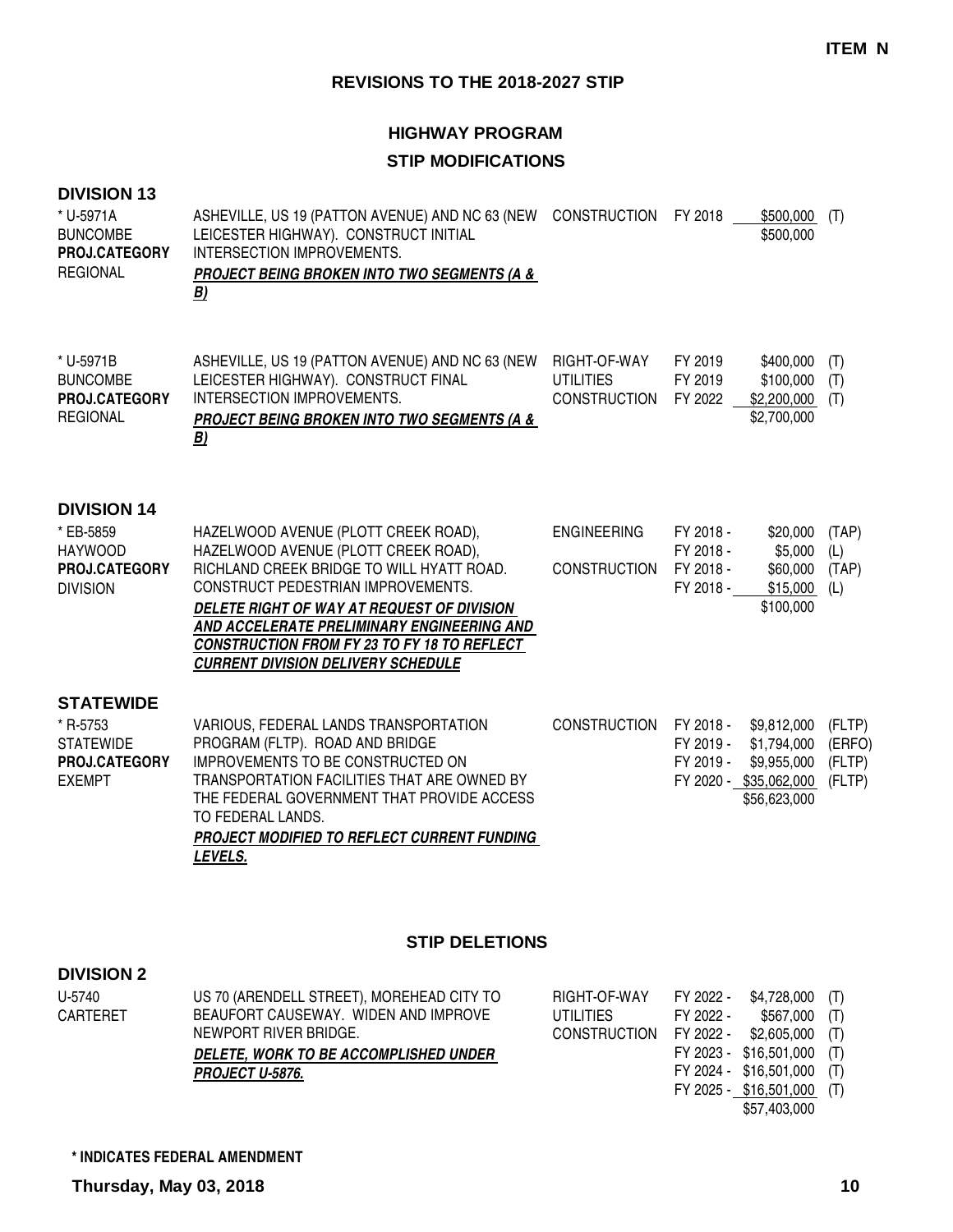# **HIGHWAY PROGRAM STIP DELETIONS**

### **DIVISION 8**

| * EB-5740<br>RANDOLPH<br>PROJ.CATEGORY<br><b>DIVISION</b>                          | NC 42 (SALISBURY STREET), NORTH ELM STREET TO<br>DUBLIN ROAD IN ASHEBORO. CONSTRUCT SIDEWALK<br>ON BOTH SIDES.<br>DELETE AT THE REQUEST OF MPO. PROJECT<br><b>DECLINED BY TOWN.</b>                                       | <b>CONSTRUCTION</b>                                     | FY 2018 -<br>FY 2018 -                           | \$760,000<br>\$190,000<br>\$950,000                       | (TAP)<br>(L)                        |
|------------------------------------------------------------------------------------|---------------------------------------------------------------------------------------------------------------------------------------------------------------------------------------------------------------------------|---------------------------------------------------------|--------------------------------------------------|-----------------------------------------------------------|-------------------------------------|
| * EB-5872C<br><b>SCOTLAND</b><br>PROJ.CATEGORY<br><b>DIVISION</b>                  | SR 1108 (WEST BOULEVARD), EAST OF US 15 / US 401 / CONSTRUCTION<br>US 501 (MCCOLL ROAD) TO SUNSET DRIVE IN<br>LAURINBURG.<br><b>PROJECT BREAK DELETED AT DIVISON REQUEST -</b><br>WORK TO BE ACCOMPLISHED UNDER EB-5872A. |                                                         | FY 2020 -<br>FY 2020 -                           | \$174,000<br>\$44,000<br>\$218,000                        | (TAP)<br>(L)                        |
| <b>DIVISION 10</b><br>* B-5991<br><b>UNION</b><br>PROJ.CATEGORY<br><b>DIVISION</b> | SR 1681, REPLACE BRIDGE 890021 OVER STEWART'S<br>CREEK.<br>DELETE, WORK TO BE ACCOMPLISHED UNDER<br>PROJECT 17BP.10.R.150                                                                                                 | RIGHT-OF-WAY<br><b>UTILITIES</b><br><b>CONSTRUCTION</b> | FY 2021 -<br>FY 2021 -<br>FY 2022 -              | \$116,000<br>\$116,000<br>\$2,093,000<br>\$2,325,000      | (STBGOFF)<br>(STBGOFF)<br>(STBGOFF) |
| * C-5503<br><b>CABARRUS</b><br>PROJ.CATEGORY<br><b>EXEMPT</b>                      | US 601 NC 24/NC 27, US 601 AND NC 24/NC 27 IN<br>MIDLAND. CONSTRUCT SIDEWALKS.<br>DELETE, WORK TO BE ACCOMPLISHED UNDER<br>PROJECT C-5603E                                                                                | <b>ENGINEERING</b><br><b>CONSTRUCTION</b>               | FY 2018 -<br>FY 2018 -<br>FY 2018 -<br>FY 2018 - | \$11,000<br>\$3,000<br>\$101,000<br>\$25,000<br>\$140,000 | (CMAQ)<br>(L)<br>(CMAQ)<br>(L)      |
| * U-5904<br><b>MECKLENBURG</b><br>PROJ.CATEGORY<br><b>EXEMPT</b>                   | US 21 (STATESVILLE ROAD), SUNSET ROAD TO NC 24<br>(W.T. HARRIS BOULEVARD). WIDEN ROADWAY.<br>DELETE AT THE REQUEST OF MPO.                                                                                                | <b>ENGINEERING</b>                                      | FY 2018 -                                        | \$1,000,000<br>\$1,000,000                                | (BA)                                |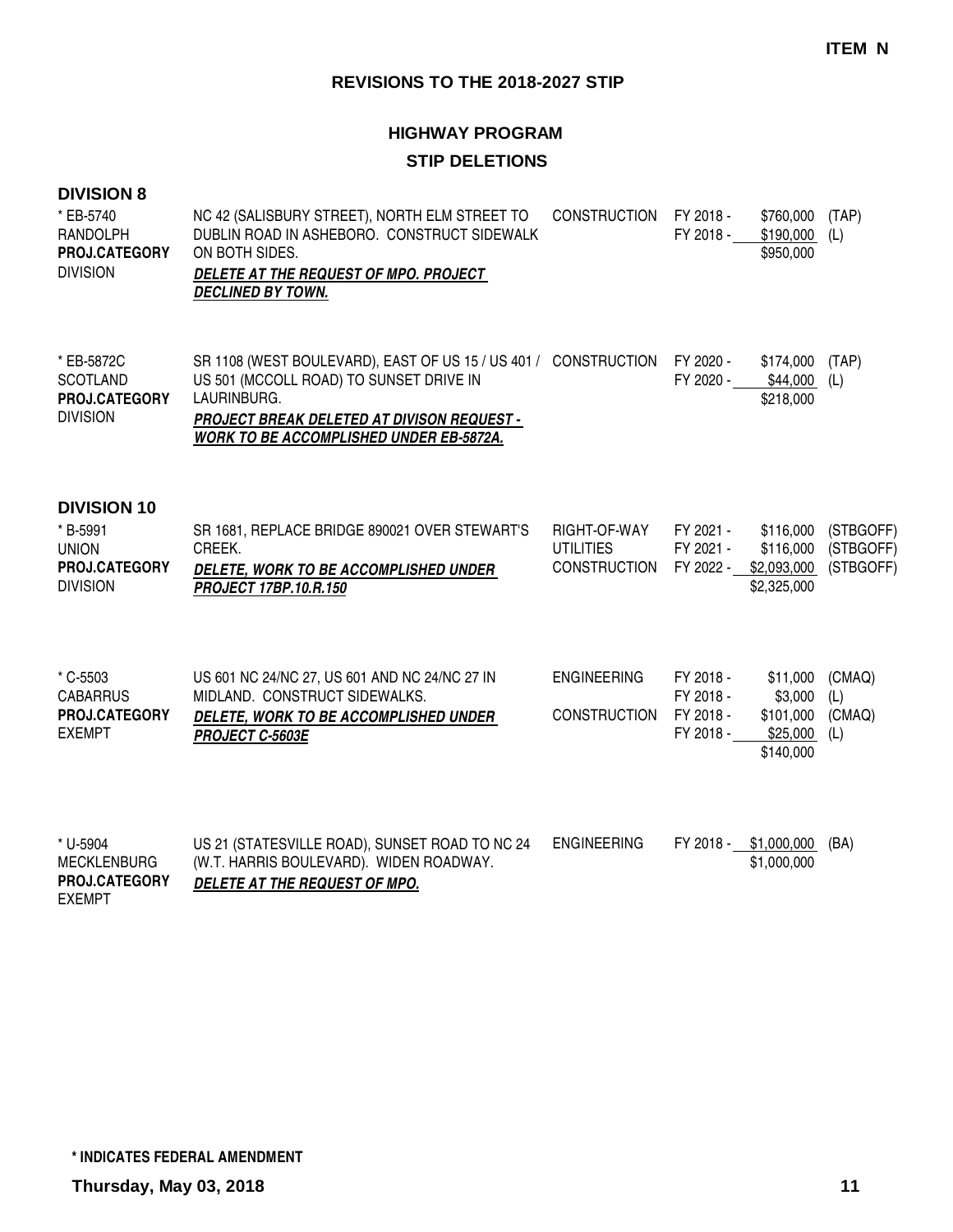# **HIGHWAY PROGRAM STIP DELETIONS**

#### **DIVISION 12**

| * B-5849<br><b>CLEVELAND</b><br><b>PROJ.CATEGORY</b><br><b>DIVISION</b> | SR 1002 (NUMBER ONE SCHOOL ROAD), REPLACE<br>BRIDGE 220104 OVER ASHWORTH CREEK.<br>DELETE, WORK TO BE ACCOMPLISHED UNDER A<br><b>FUTURE 17BP PROJECT.</b>                         | RIGHT-OF-WAY<br><b>CONSTRUCTION</b> | FY 2019 -<br>\$50,000<br>FY 2020 -<br>\$960,000<br>\$1,010,000      | (STBGOFF)<br>(STBGOFF) |
|-------------------------------------------------------------------------|-----------------------------------------------------------------------------------------------------------------------------------------------------------------------------------|-------------------------------------|---------------------------------------------------------------------|------------------------|
| * I-5772<br><b>IREDELL</b><br>PROJ.CATEGORY<br><b>STATEWIDE</b>         | I-40, 1.4 MILES EAST OF I-77 TO SR 2167 (WARD<br>ROAD). PAVEMENT REHABILITATION.<br>DELETE, WORK TO BE ACCOMPLISHED UNDER<br><b>PROJECT I-5915.</b>                               | CONSTRUCTION                        | FY 2019 - \$10,250,000<br>\$10,250,000                              | (NHPIM)                |
| * I-5804<br><b>IREDELL</b><br>PROJ.CATEGORY<br><b>STATEWIDE</b>         | I-40, SR 1639 (MEACHAM ROAD) TO 0.3 MILE EAST OF<br>US 21. PAVEMENT REHABILITATION.<br>DELETE, WORK TO BE ACCOMPLISHED UNDER<br><b>PROJECT I-5915.</b>                            | CONSTRUCTION                        | FY 2021 - \$3,500,000<br>\$3,500,000                                | (NHPIM)                |
| I-5813<br><b>IREDELL</b><br><b>PROJ.CATEGORY</b><br><b>STATEWIDE</b>    | I-77, 0.3 MILE NORTH OF SR 2321 (EAST BROAD<br>STREET) TO SR 1892 (JENNINGS ROAD). PAVEMENT<br>REHABILITATION.<br>DELETE, WORK TO BE ACCOMPLISHED UNDER<br><b>PROJECT I-3819.</b> | <b>CONSTRUCTION</b>                 | FY 2020 -<br>\$1,900,000<br>\$1,900,000                             | (NHPIM)                |
| * I-5917<br><b>IREDELL</b><br>PROJ.CATEGORY<br><b>STATEWIDE</b>         | I-40, MILEMARKER 139.3 TO US 64. PAVEMENT<br>REHABILITATION.<br><b>DELETE, WORK TO BE ACCOMPLISHED UNDER</b><br><b>PROJECT I-5915.</b>                                            | CONSTRUCTION                        | FY 2024 -<br>\$2,300,000<br>FY 2025 -<br>\$2,300,000<br>\$4,600,000 | (NHPIM)<br>(NHPIM)     |

**\* INDICATES FEDERAL AMENDMENT**